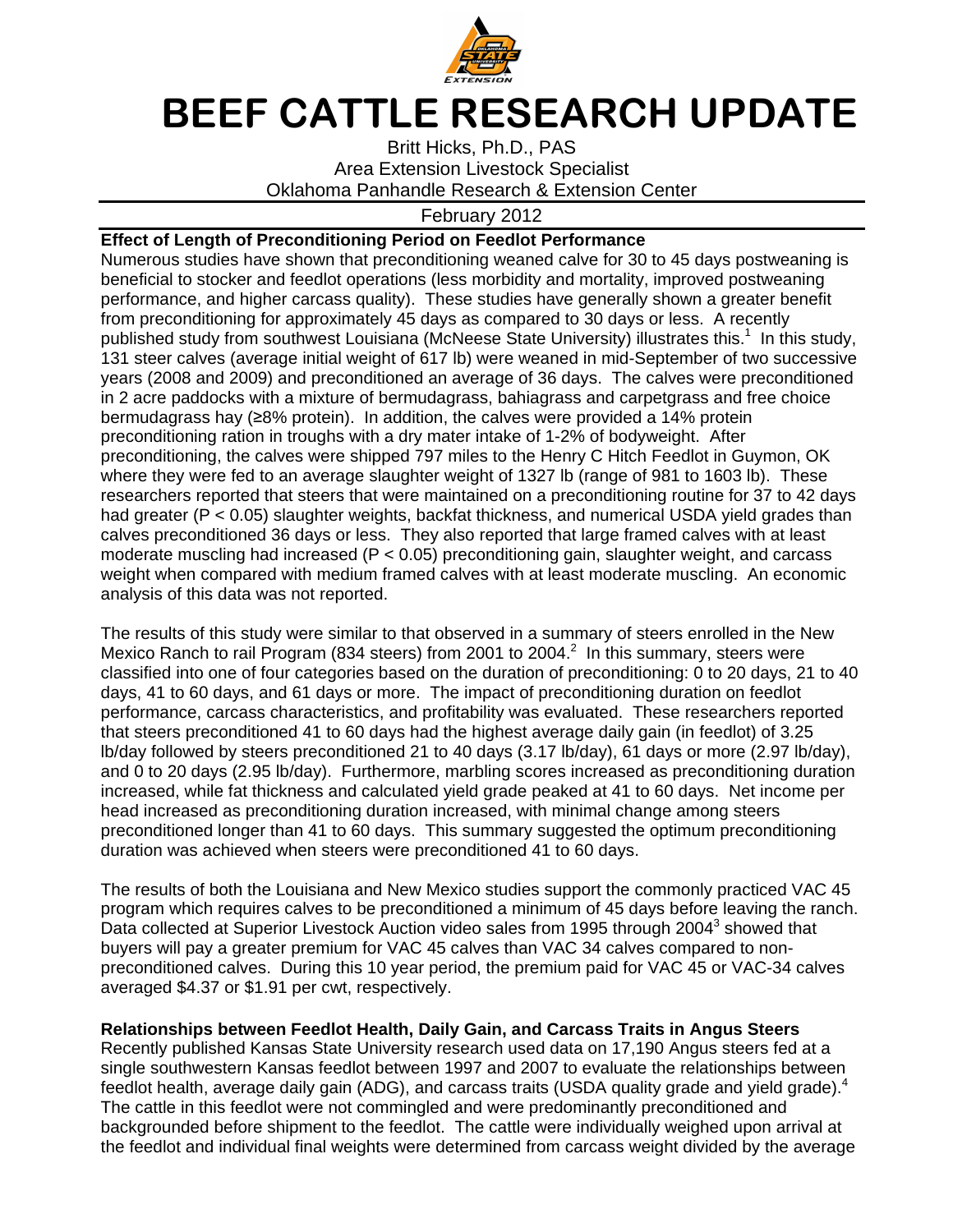dressing percentage of the group from which the animal was marketed. The steers were marketed at a target backfat thickness of 0.5 inches based on visual appraisal.

In the analysis of this data, the cattle were divided into four health status categories based on the number of treatments for respiratory or other diseases (0, 1, 2, or ≥3). Since the cattle were predominantly preconditioned and backgrounded, only 7.7% of the cattle were treated (Table 1). As the number of treatments increased, ADG, final weight, carcass weight, quality grade (QG), and yield grade (YG) all decreased linearly ( $P < 0.01$ ). In addition, as the number of treatments increased, the percentage of cattle grading Choice decreased ( $P < 0.01$ ) and the percentage of carcasses qualifying for a Premium Choice program was greatest for cattle never treated  $(P < 0.01)$ . The percentage of USDA yield grade 1 and 2 carcasses increased linearly as the number of treatments increased (P < 0.01). Numerous other studies have shown that morbidity and extent of treatment have major consequences on feedlot performance and carcass traits. $2,5,6,7,8$ 

|         | Table 1. Effect of number of times treated for morbidity on feedlot performance and carcass |  |  |  |
|---------|---------------------------------------------------------------------------------------------|--|--|--|
| traits. |                                                                                             |  |  |  |

|                      |        | P-value |      |      |        |
|----------------------|--------|---------|------|------|--------|
| Item                 | O      |         | 2    | ≥3   | Linear |
| # Head               | 10,700 | 333     | 204  | 360  |        |
| Initial weight, lb   | 798    | 710     | 730  | 745  | < 0.01 |
| Final weight, lb     | 1272   | 1292    | 1244 | 1228 | < 0.01 |
| ADG, Ib              | 3.62   | 3.68    | 3.26 | 3.26 | < 0.01 |
| Carcass weight, Ib   | 820    | 833     | 805  | 794  | < 0.01 |
| USDA QG <sup>1</sup> | 2.72   | 2.70    | 2.58 | 2.56 | < 0.01 |
| Premium Choice, %    | 18.6   | 13.0    | 11.5 | 12.4 | < 0.01 |
| Choice, %            | 69.0   | 65.5    | 58.3 | 57.1 | < 0.01 |
| Select, %            | 27.9   | 32.3    | 39.4 | 40.2 | < 0.01 |
| <b>USDA YG</b>       | 2.70   | 2.73    | 2.64 | 2.53 | < 0.01 |
| YG 1 and 2, %        | 25.8   | 25.0    | 32.0 | 37.3 | < 0.01 |

 ${}^{1}QG$ : 4 = Prime, 3 = Choice, 2 = Select.

Adapted from Reinhardt et al., 2012.

These researchers also reported that as quality grade decreased that ADG, final weight, and carcass weight decreased in both a linear and quadratic manner ( $P < 0.01$ ). The percentage of cattle that graded Prime or Choice increased 16.8 percentage units between YG 1 and 2 cattle and YG 3 cattle but only increased an additional 2.1 percentage units in YG 4 and 5 cattle. There was little difference in ADG between cattle that graded Prime, Choice, or Select (3.51, 3.66, and 3.55 lb/day, respectively), but ADG dramatically dropped for those cattle that were ungraded (3.20 lb/day).

In conclusion, these researchers concluded that the strong interrelationship between ADG, YG, and QG suggests that beef producers who are attempting to raise and market highly marbled beef do not need to choose between the genetics for performance versus genetics for marbling but instead can select for high-performance cattle with high marbling potential.